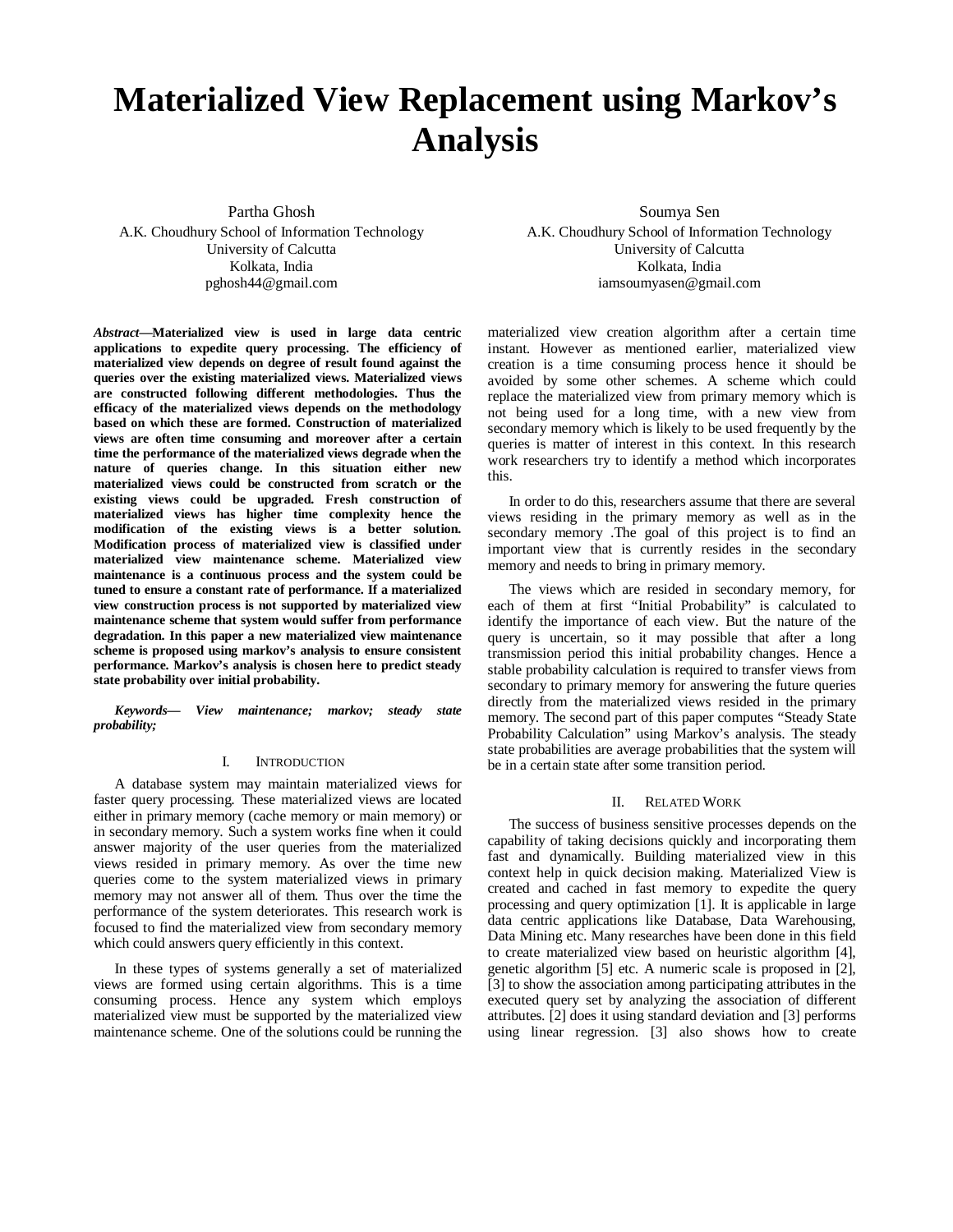materialized view from the numeric scale. These works however doesn't mention how these views will be maintained in future. So over the time as new queries come to the system, materialized views of the primary memory may not answer all of them. However, the main concern of creating materialized views is to ensure availability of higher amount of user requested data directly from materialized views. Thus the performance of the system deteriorates over the time. So after view creation next thing is to address is maintenance of views. In [10] a logical maintenance technique is being proposed which tries to compensate the effect of deferred maintenance. A system is proposed in [10] to distinguish between the maintenance of logical contents and physical structure. It results in support for concurrent high update rates and immediate, index-based query processing with correct transaction semantics. Evolvable View Environment (EVE) (EVE) [9] was proposed for view refreshment. In EVE [9], the view synchronizer rewrites the view definitions by replacing view components with suitable components from other information systems. It proposes strategies to address this incremental adaptation of the view extent after view synchronization. Incremental maintenance technique proposed in [6], which is illustrated in terms of algorithm and the experimental result shows the cost reduction in view maintenance. A new data model named as Chronicle data model [7] permits the capture, within the data model, of many computations common to transactional data recording systems. The central issue of this model is incremental maintenance of materialized views is time independent of the size of the recorded stream. This Chronicle data model [7] measure the complexity of a chronicle model by the complexity of incrementally maintaining its persistent views, and develop languages that ensure a low maintenance complexity independent of the sequence sizes. A lazy view maintenance scheme for social networking known as CAMEL [8] CAMEL employs the existing view maintenance techniques of incremental maintenance, lazy maintenance, and control table.<br>Additionally CAMEL optimizes view maintenance Additionally CAMEL optimizes view maintenance performance by pushing the top-k operation down to before join operations and by constructing a reverse index. The experimental results show that CAMEL is faster than the method of eager view maintenance.

However none of these methods deal with the probabilistic nature of the incoming queries. The incoming queries change over the time. Hence the nature of the query is uncertain. In order to address this type of situation a steady state probability calculation is desirable. This research work is focused to identify a steady state probability that gives a better prediction of future state of the system.

# III. METHODOLOGY PROPOSED

In this methodology the proposed algorithm runs separately on secondary memory and also on primary memory. In secondary memory the algorithm finds out which view is important and in primary memory it finds out which one is less important. At first this runs on secondary memory and thereafter on primary memory. In case of secondary memory the view for which steady state probability value is best is selected to bring into primary memory and in case of primary memory the view for which steady state probability value is lowest is considered for replacement.

The proposed methodology has two parts. The First part calculates the "Initial Probability". However after a long transmission period this initial probability may be changed, thus this initial probability is uncertain. Hence a stable calculation of probability is required to transfer views from secondary to primary memory. The second part of this paper computes "Steady State Probability Calculation" using Markov's analysis.

#### *A. Selection of Best View from Secondary Memory*

**Input:** This process starts by accepting a set of materialized views reside in secondary memory and a numbers of query set which fetch these views in case of a miss in primary memory.

# **Step 1**: **Initial Probability Calculation**

Nature of query is uncertain, that is it may possible that the incoming queries are currently hitting into a view that resides in secondary memory, but the new queries may not hit that particular view of secondary memory, instead they are fetching some other views in secondary memory.

So based on the input, at every instance, if queries are presently hitting in to the i<sup>th</sup> view, hits into the j<sup>th</sup> view a (m  $\times$ n) *View Hit Matrix* (VHM) is formed, where m and n denotes the number of distinct queries and number of views respectively. That is, if queries are using an initial view  $V_i$  and continue hitting it for the next time then the corresponding cell value of  $V_i$  will be "HIT", the moment it misses  $V_i$  and hits any other view  $V_j$  the iteration stops and calculate the probability of "If queries are initially hitting in  $V_i$ , the chance that the next query will hit in  $V_j$ ". This process continues for each view resides in the secondary memory.

# **Step 2: Steady State Probability Calculation:**

This process starts by accepting the probability of if queries hit in a specific view for the first time then what is the probability that the next query will hit in that particular view and also the probability that the next query will hit the other views. It is represented by a  $(n \times n)$  matrix called "Initial" Probability Matrix". Then the n<sup>th</sup> future state of the system is calculated by the Markov's analysis. An one dimensional unit matrix called a transition matrix 'T' is introduced here. This calculates the future states of the system by multiplying present state with Initial Probability Matrix.

A symbol  $VN_{vn}$  (i) is introduced here. Where  $VN=$ probability of hit at present; vn= initial starting state;  $i = i<sup>th</sup>$ future period.

Now mathematically we can say that the probability of a query hitting in the  $1<sup>st</sup>$  view for the first time, given that the query hits in the  $1<sup>st</sup>$  view is 1.

This probability is represented as matrix in following form  $[V1_{\nu1}(1) \quad V2_{\nu1}(1) \quad V3_{\nu1}(1)] = [1.0 \quad 0.0 \quad 0.0],$  (3 views are assumed in the secondary memory).

Now at this stage following the Markov's analysis, next system state probability is calculated by multiplying transition matrix 'T' with "Initial Probability Matrix". The resultant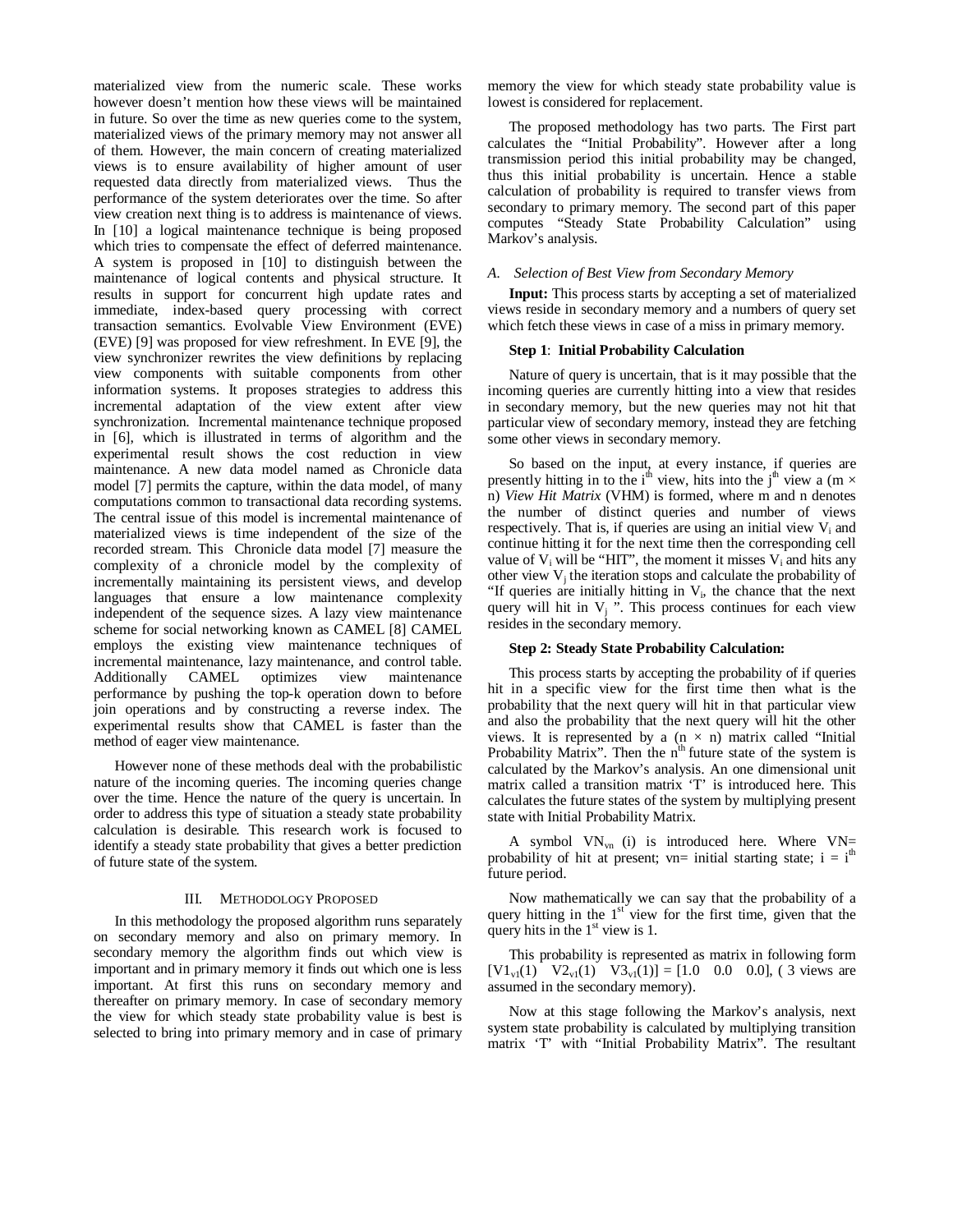matrix is again multiplied with "Initial Probability Matrix" to get the probability of future. It is repeated until a steady state probability is achieved.

After getting steady state probability, we transfer the view that has the highest probability from secondary device to primary device.

#### **Algorithm:**

**Start**

**Step 1:** /\* This method accepts the view that is being hit by recent input query. It returns the probability of the next query that will hit into the same view and also returns the name of the view and corresponding probability, which is used by the current query in case not answered by the present view\*/

Call method Initial\_Probability\_Calculation  $(i<sup>th</sup>$ \_View)

**Step 2:** /\* The initial probability is being calculated and stored in Initial Probability Matrix \*/

Call method Initial\_Probability\_Matrix( )

**Step 3:** /\* This method is being used for steady state probability calculation. It multiply the present state with Initial Probability Matrix repeatedly until a steady state probability comes /\*

Call method Steady\_State(Previous\_Transition\_Matrix, Probability\_Matrix)

### **End**

# **Algorithm Initial\_Probability\_Calculation (ith \_View)**

**/\*** Cal\_Hit( ) is a method that finds which view is been hit by the present query **\*/**

#### **Start:**

```
While (True)
         Present hit = Cal Hit( )
         If Present hit = i^{\text{th}} view Then
         Total = Total +1Else
                   Break
         End If
End While
I_th_Probability = Total / (Total + 1)
J_th_Probability = 1 / (Total + 1)
```
Return(J\_th\_View, I\_th\_Probability, J\_th\_Probability)

# **End**

# **Algorithm Initial\_Probability\_Matrix( )**

#### **Start:**

```
For i=1 to n
 For i=1 to n
  Probability_Matrix[i][j] = probability of hitting j^h view if
                                previously hits in i<sup>th</sup> view
  End For
End For
End
```
# **Algorithm Steady\_State(Previous\_Transition\_Matrix, Probability\_Matrix) Start:**

Present**\_**Transition\_Matrix = Previous**\_**Transition\_Matrix × Probability\_Matrix

If Present**\_**Transition\_Matrix = Previous**\_**Transition\_Matrix Then

Return Else

> Steady\_State(Present**\_**Transition\_Matrix ,Probability\_Matrix )

End If **END**

#### *B. Selection of Worst View from Primary Memory*

**Input:** This process starts by accepting a set of materialized views resided in primary memory and a numbers of query set.

The same steps are to be repeated like subsection A (previous section). This step is required in case when primary memory is full or not has enough space to cater a new view from secondary memory.

After execution of the algorithm the view with lowest value in steady state probability is selected for replacement.

# IV. AN ILLUSTRATIVE EXAMPLE

In this section an example is shown on the views located in secondary memory. The execution of the proposed algorithm chooses the most important views from secondary memory. We assume that there are 3 views in the secondary memory. Let starts from  $1<sup>st</sup>$  view  $V_1$ , that is the query presently hits in the view V1. The snap shots are as follows.

|                | $\mathbf{V}_\mathbf{1}$ | V <sub>2</sub> | $\rm V_{3}$ |
|----------------|-------------------------|----------------|-------------|
| $Q_1$          | <b>HIT</b>              | <b>MISS</b>    | <b>MISS</b> |
| $\mathbf{Q}_2$ | <b>HIT</b>              | <b>MISS</b>    | <b>MISS</b> |
| $\mathbf{Q}_3$ | <b>HIT</b>              | <b>MISS</b>    | <b>MISS</b> |
| Q4             | <b>MISS</b>             | <b>HIT</b>     | <b>MISS</b> |

And,

|                | V,          | $\mathrm{V}_2$ | $\rm V_{3}$ |
|----------------|-------------|----------------|-------------|
| $\mathbf{Q}_1$ | <b>HIT</b>  | <b>MISS</b>    | <b>MISS</b> |
| $\mathbf{Q}_2$ | <b>HIT</b>  | <b>MISS</b>    | <b>MISS</b> |
| $\mathbf{Q}_3$ | <b>MISS</b> | <b>MISS</b>    | <b>HIT</b>  |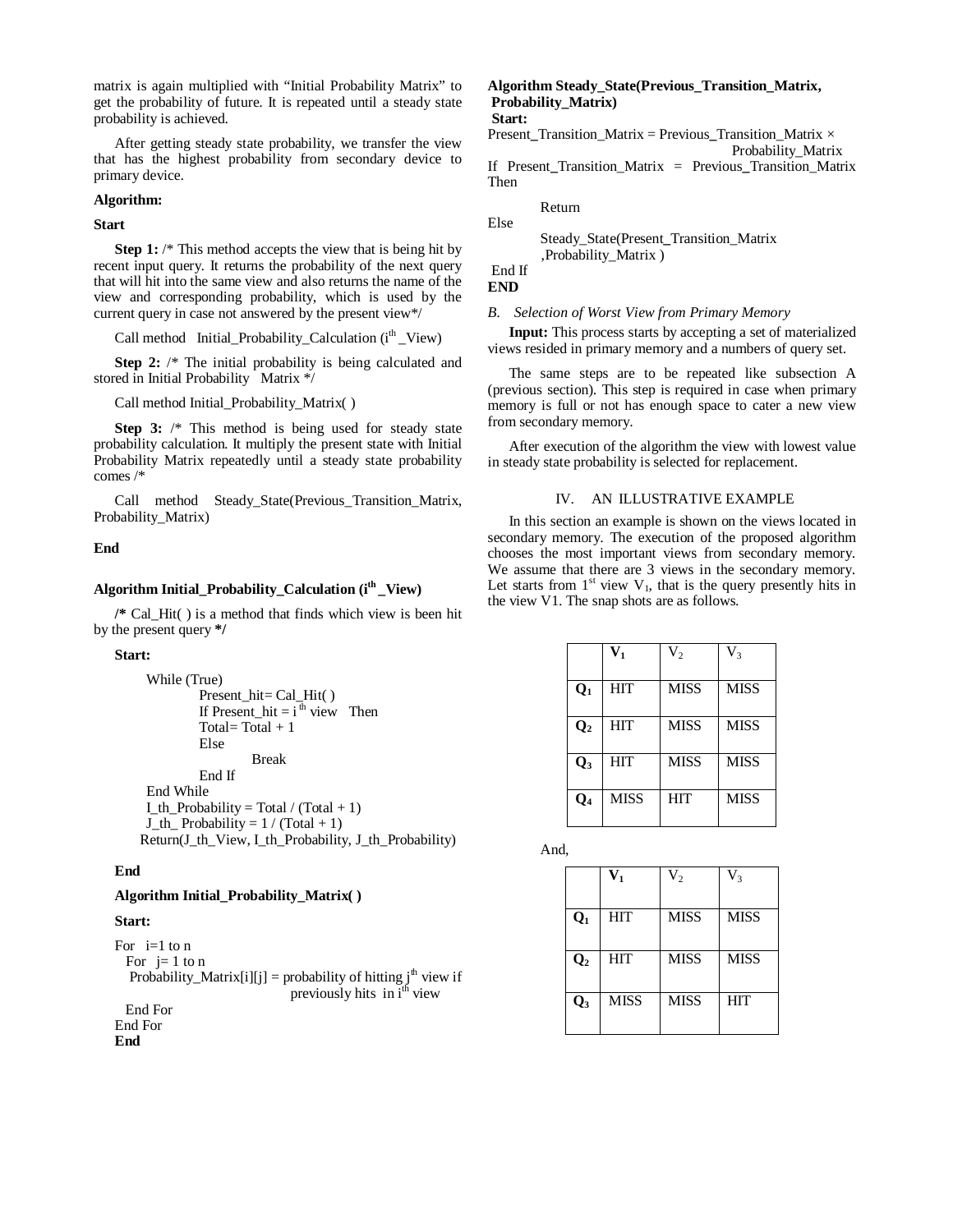So, the probability that if initially queries are hitting in the 1<sup>st</sup> view then it will hit in the 1<sup>st</sup> view or the 2<sup>nd</sup> view for the next time is 3/4 and 1/4 respectively.

Again, the probability that if initially queries are hitting in the  $1<sup>st</sup>$  view then it will hit in the  $1<sup>st</sup>$  view or in the  $3<sup>rd</sup>$  view in the future is 2/3 and 1/3 respectively.

So, from this two snapshot we can find the probability that if initially queries are hitting in the  $1<sup>st</sup>$  view then it will hit in the 1<sup>st</sup> view or in the 2<sup>nd</sup> view or in the 3<sup>rd</sup> view in the future is,

$$
([3/4+2/3, 1/4+0, 0+1/3])/2
$$

 $=[17/24, 1/8, 1/6]$ 

Similarly, for  $V_2$  and  $V_3$ , let these are  $[1/5, 7/10, 1/10]$ and [ 1/10 , 1/10 , 4/5 ] respectively.

So, the "Initial Probability Matrix" is:

|                           | $\mathbf{V}_\mathbf{1}$ | $\rm V_2$ | $V_3$ |
|---------------------------|-------------------------|-----------|-------|
| $\mathbf{V_{1}}$          | 17/24                   | 1/8       | 1/6   |
| $\mathbf{V}_{\mathbf{2}}$ | 1/5                     | 7/10      | 1/10  |
| $\mathbf{V}_3$            | 1/10                    | 1/10      | 4/5   |

Now the probability of a query hitting in the  $1<sup>st</sup>$  view at present, given that the query hits in the  $1<sup>st</sup>$  view is 1.0. These probabilities can be arrange in matrix form as follows.

 $[V1_{\rm v1}(1) \quad V2_{\rm v1}(1) \quad V3_{\rm v1}(1)] = [1.0 \quad 0.0 \quad 0.0]$ 

This matrix is multiplied with "Initial Probability Matrix" to get the probability of next time.

i.e., 
$$
[V1_{v1}(2) V2_{v1}(2) V3_{v1}(2)]
$$

 $= [1.0 \ 0.0 \ 0.0] \times$ 

|                | $\mathbf{V}_1$ | $V_2$ | $V_3$ |
|----------------|----------------|-------|-------|
| $V_1$          | 17/24          | 1/8   | 1/6   |
| $\mathbf{V}_2$ | 1/5            | 7/10  | 1/10  |
| $V_3$          | 1/10           | 1/10  | 4/5   |

 $=[ 0.708, 0.125, 0.167 ]$ 

The resultant matrix [0.708 , 0.125 , 0.167] is again multiplied with "Initial Probability Matrix" to get the probability of next time. We repeat this until a steady state probability comes.

i.e.,  $[V1_{v1}(3) \quad V2_{v1}(3) \quad V3_{v1}(3)]$ 

 $=[0.708, 0.125, 0.167] \times$ 

|                         | V1    | V <sub>2</sub> | $\rm V_{3}$ |
|-------------------------|-------|----------------|-------------|
| $\mathbf{V}_\mathbf{1}$ | 17/24 | 1/8            | 1/6         |
| $\mathbf{V}_2$          | 1/5   | 7/10           | 1/10        |
| $\mathbf{V}_3$          | 1/10  | 1/10           | 4/5         |

 $=[0.543, 0.193, 0.264]$ 

Next,  $[V1_{v1}(4) \quad V2_{v1}(4) \quad V3_{v1}(4)]$ 

=[0.543,0.193,0.264]×

|                  | $\mathbf{V}_1$ | $\mathrm{V}_2$ | $\rm V_3$ |
|------------------|----------------|----------------|-----------|
| $\mathbf{V}_1$   | 17/24          | 1/8            | 1/6       |
| $\mathbf{V_{2}}$ | 1/5            | 7/10           | 1/10      |
| $\mathbf{V}_3$   | 1/10           | 1/10           | 4/5       |

=[ 0.449, 0.229, 0.322]

Next,  $[V1_{v1}(5) \quad V2_{v1}(5) \quad V3_{v1}(5)]$ 

 $=[0.449, 0.229, 0.322]$  ×

|                           | $\mathbf{V}_1$ | $V_{2}$ | $\rm V_{3}$ |
|---------------------------|----------------|---------|-------------|
| $\mathbf{V}_1$            | 17/24          | 1/8     | 1/6         |
| $\mathbf{V}_{\mathbf{2}}$ | 1/5            | 7/10    | 1/10        |
| $\mathbf{V}_3$            | 1/10           | 1/10    | 4/5         |

 $=[0.396, 0.247, 0.357]$ 

Next,  $[V1_{v1}(6) \ V2_{v1}(6) \ V3_{v1}(6)]$ 

 $=[0.396, 0.247, 0.357] \times$ 

|                | $V_1$ | V <sub>2</sub> | $V_3$ |
|----------------|-------|----------------|-------|
| $V_1$          | 17/24 | 1/8            | 1/6   |
| V <sub>2</sub> | 1/5   | 7/10           | 1/10  |
| $V_3$          | 1/10  | 1/10           | 4/5   |

 $=[\,0.365, 0.258, 0.377]$ Next,  $[V1_{v1}(7) V2_{v1}(7) V3_{v1}(7)]$